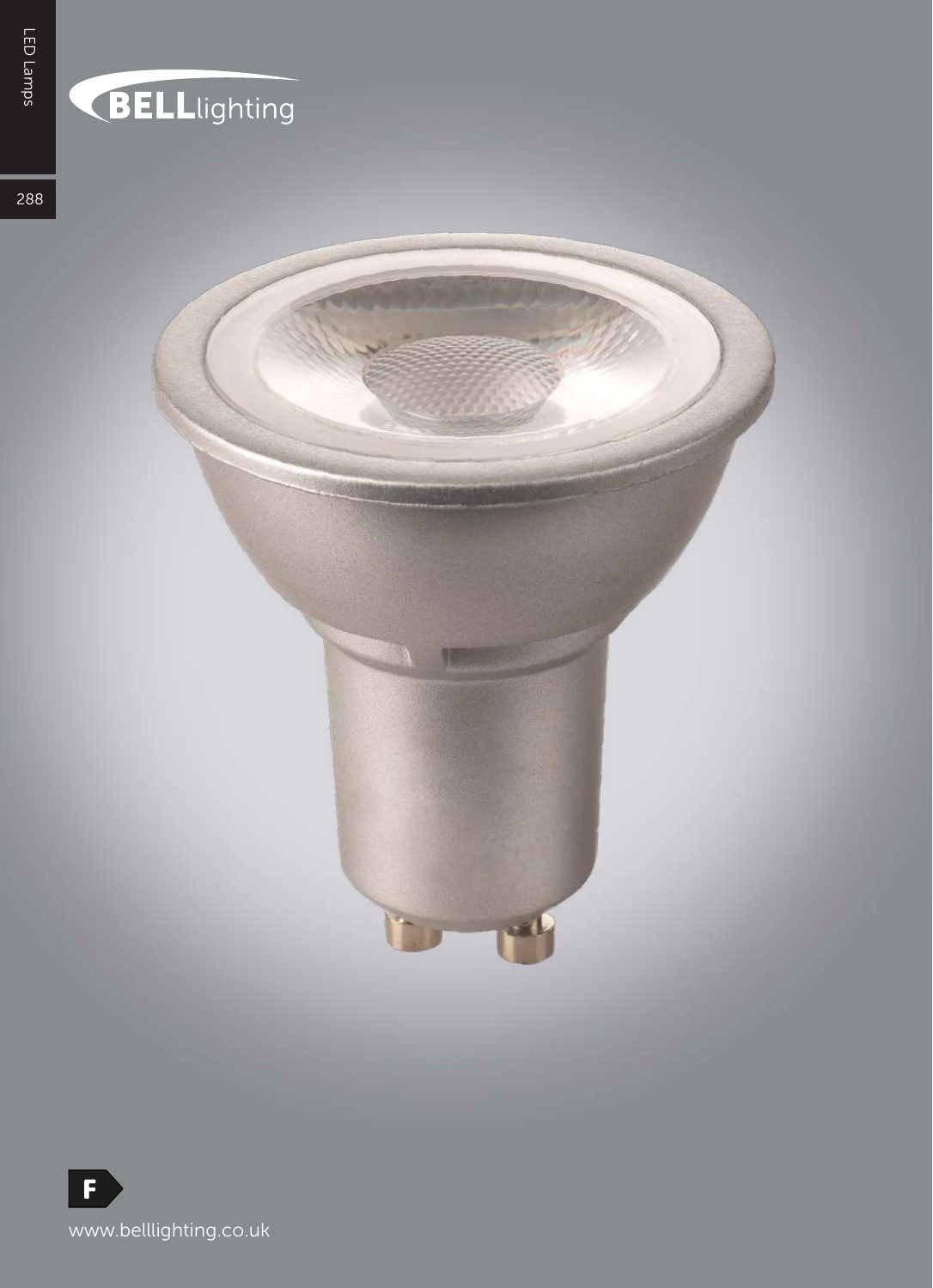## BELLlighting

## LED Halo Elite GU10

The Halo Elite GU10 combines the tried and tested technology of the Halo GU10 with a high lumen output. Ideal for illuminating spaces at a higher lux level while not breaking the bank.

- High output GU10
- Energy saving benefits of LED
- Improved efficiency up to 90 Lm/W
- Rimless lens for improved aesthetics
- True fit GU10 size
- Suitable for fire rated and IP rated fixtures



Warm White Cool White Daylight H 56mm Ø50mm



289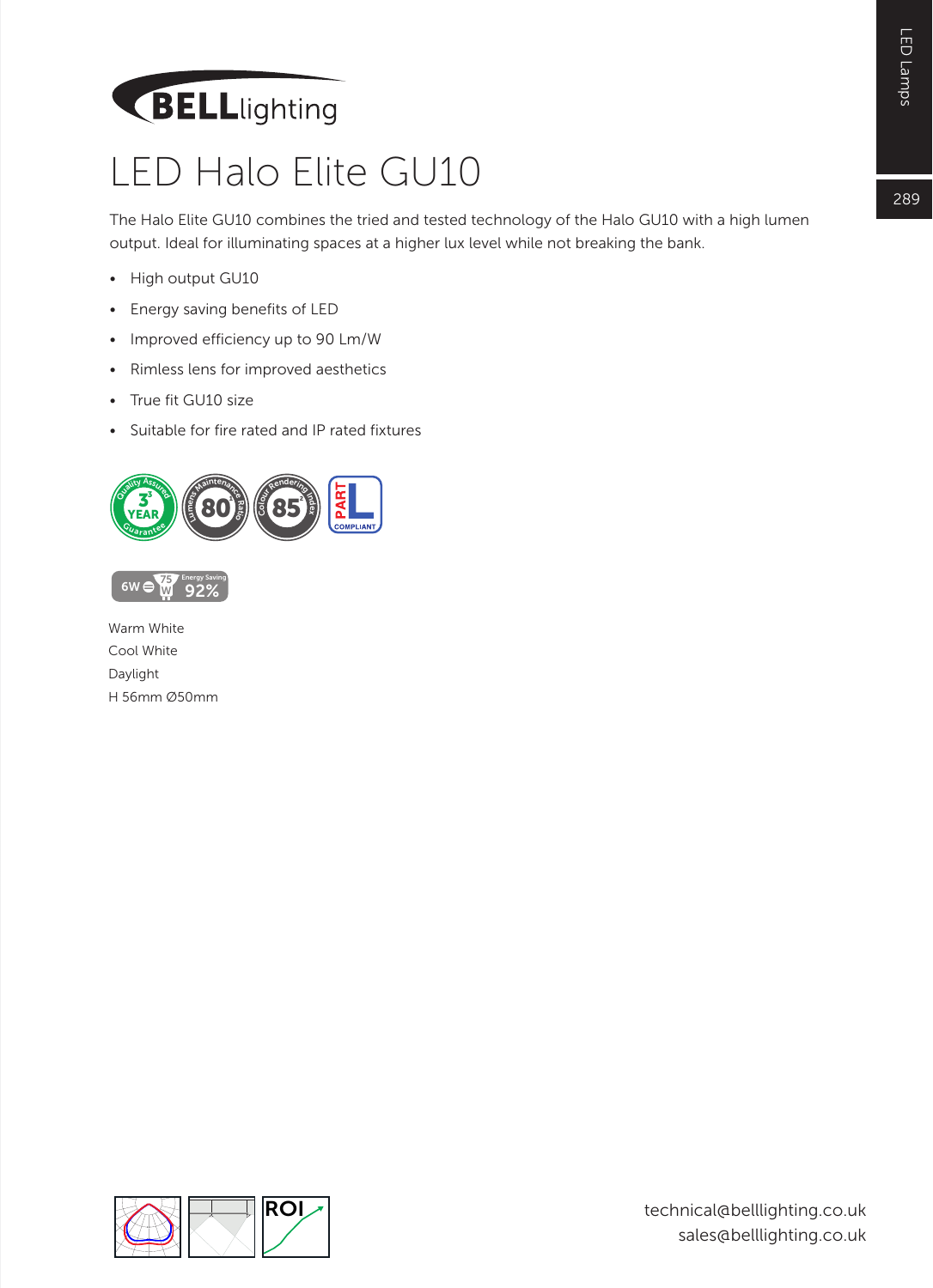## BELLlighting

| Code         | Lamp Type                             | <b>CCT</b> | <b>Lm</b> | Cd  | Dim     | V   | Hours |
|--------------|---------------------------------------|------------|-----------|-----|---------|-----|-------|
| Non Dimmable |                                       |            |           |     |         |     |       |
| 05907        | 6W LED Halo Elite GU10 Non Dim - 38°  | 2700K      | 500       | 750 | Non Dim | 240 | 25000 |
| 05909        | 6W LED Halo Elite GU10 Non Dim - 38°  | 3000K      | 500       | 750 | Non Dim | 240 | 25000 |
| 05910        | 6W LED Halo Elite GU10 Non Dim - 38°  | 4000K      | 520       | 750 | Non Dim | 240 | 25000 |
| 05911        | 6W LED Halo Elite GU10 Non Dim - 38°  | 6500K      | 540       | 750 | Non Dim | 240 | 25000 |
| 05956        | 6W LED Halo Elite GU10 Non Dim - 60°  | 2700K      | 500       | 500 | Non Dim | 240 | 25000 |
| 05950        | 6W LED Halo Elite GU10 Non Dim - 60°  | 3000K      | 500       | 500 | Non Dim | 240 | 25000 |
| 05951        | 6W LED Halo Elite GU10 Non Dim - 60°  | 4000K      | 520       | 500 | Non Dim | 240 | 25000 |
| 05952        | 6W LED Halo Elite GU10 Non Dim - 60°  | 6500K      | 540       | 500 | Non Dim | 240 | 25000 |
| Dimmable     |                                       |            |           |     |         |     |       |
| 05908        | 6W LED Halo Elite GU10 Dimmable - 38° | 2700K      | 500       | 750 | Dim     | 240 | 25000 |
| 05912        | 6W LED Halo Elite GU10 Dimmable - 38° | 3000K      | 500       | 750 | Dim     | 240 | 25000 |
| 05913        | 6W LED Halo Elite GU10 Dimmable - 38° | 4000K      | 520       | 750 | Dim     | 240 | 25000 |
| 05914        | 6W LED Halo Elite GU10 Dimmable - 38° | 6500K      | 540       | 750 | Dim     | 240 | 25000 |
| 05957        | 6W LED Halo Elite GU10 Dimmable - 60° | 2700K      | 500       | 500 | Dim     | 240 | 25000 |
| 05953        | 6W LED Halo Elite GU10 Dimmable - 60° | 3000K      | 500       | 500 | Dim     | 240 | 25000 |
| 05954        | 6W LED Halo Elite GU10 Dimmable - 60° | 4000K      | 520       | 500 | Dim     | 240 | 25000 |
| 05955        | 6W LED Halo Elite GU10 Dimmable - 60° | 6500K      | 540       | 500 | Dim     | 240 | 25000 |

1 Exceeds EU standard of 70 for Lumens Maintenance Ratio

<sup>2</sup> Exceeds EU standard of RA 80 for Colour Rendering Index<br><sup>3</sup> Subject to terms & conditions (Contact Customer Service)

Call Customer Service or see website for maximum loading and dimmer compatibility.